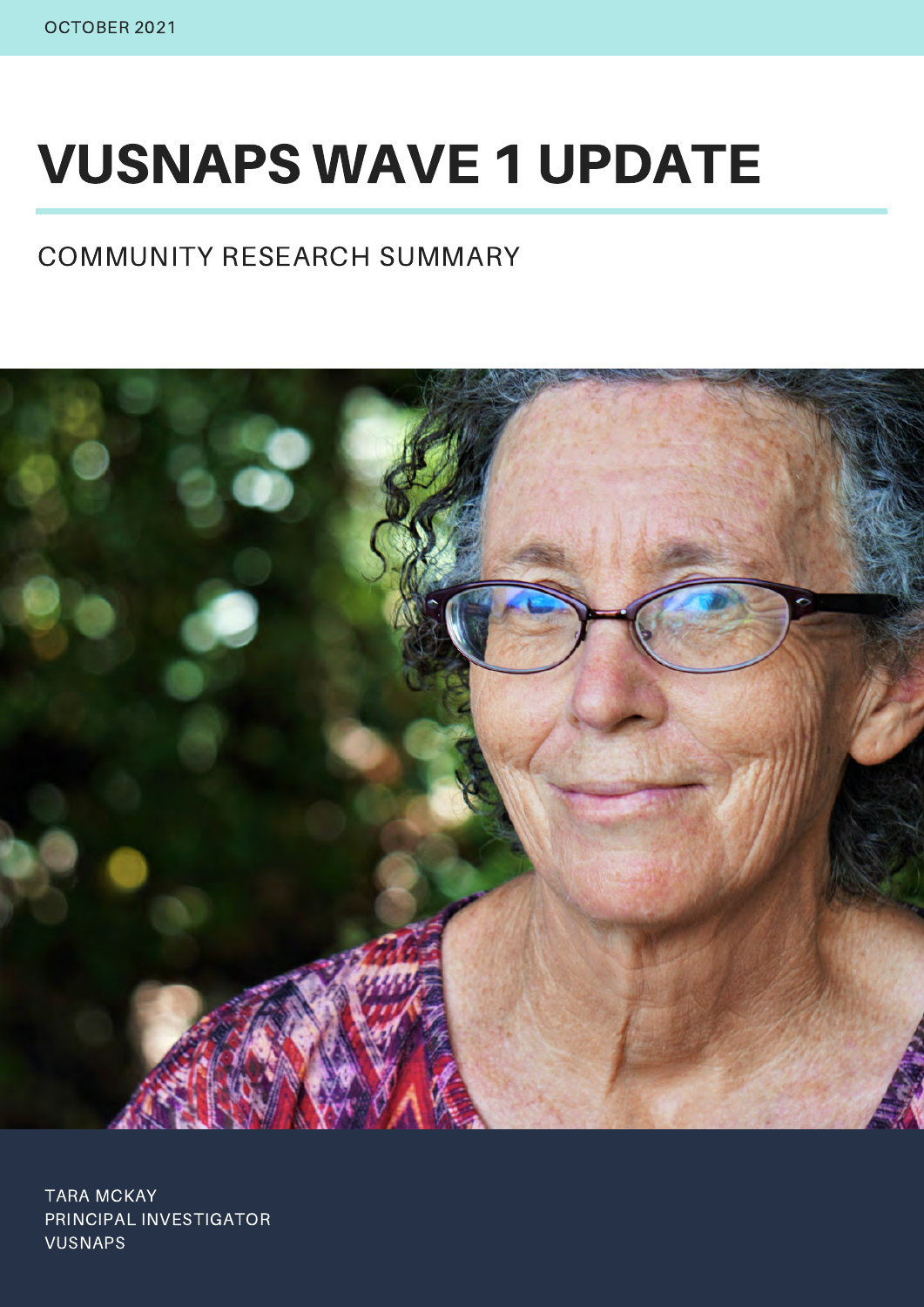#### Thank you!

Dear VUSNAPS Participants,

Thank you for trusting us with your information, experiences, and opinions. We are thrilled to let you know that Wave 1 was successfully fully enrolled by the end of September 2021!

It has not been the year and half many of us imagined, including here at VUSNAPS. We have had to be relentlessly creative to ensure that the study information was reaching people who might be eligible, including partnering with groups and organizations in our communities, having live events on social media, and safely attending Black Pride in Atlanta in 2021. We've also already learned so much! Of particular note, back in May 2020, we used the information that our first several hundred participants provided to help state and local governments and community organizations better serve the needs of people in the study during the COVID pandemic.

Warmly, *"We used the information that participants provided to help state and local governments and community organizations better serve the needs of people in the study during the COVID*

*pandemic. "*

Since then, we've only expanded. We have two new associated studies – the VUSNAPS BioAge study and the VUSNAPS Tasso Biomarker Pilot Study. There are details about both of those studies in the sections below and on our website. We also have several researchers at Vanderbilt University, the University of Texas, Austin, the University of California, Los Angeles, and Dartmouth College now working with the data you have provided in Wave 1 of the study. Read more about some exciting new studies looking at how social networks shape people's experiences, how affirming medical care can shape health and health experiences for members of the LGBTQ+ community, and more!

We are so grateful for your participation. We look forward to finding out how you've been in Wave 2 soon.

Tara McKay, PhD

Vanderbilt University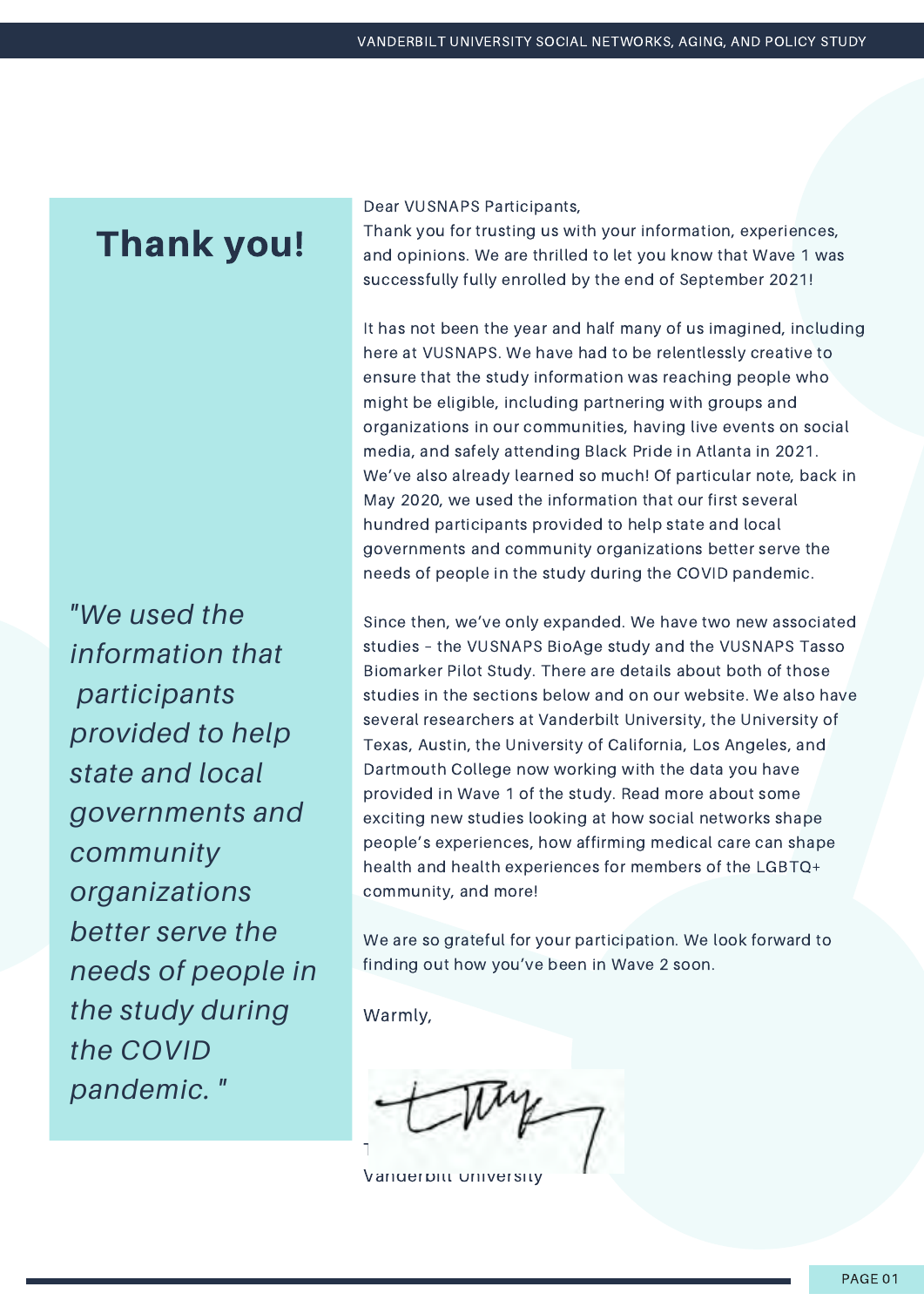

**About** The Vanderbilt University Social Networks, Aging, and<br>Relievance (VIISNADS) is a longitudinal study of boat Policy Study (VUSNAPS) is a longitudinal study of health, aging, and social networks among older LGBTQ+ adults who are 50 to 76 years old and reside in Alabama, Georgia, North Carolina, and Tennessee. The study includes three waves over four years. VUSNAPS is funded by the National Institute on Aging and led by Dr. Tara McKay at Vanderbilt University.

> The VUSNAPS survey collects a variety of self-reported measures of health and aging including self-rated health, chronic disease diagnoses, activity and mobility limitations, mental health, recent hospitalizations, sleep quality, and health risk behaviors (i.e. smoking). Researchers hope to link these outcomes to social network characteristics and change over time to better identify sources of stress and resilience for LGBTQ+ populations. Unlike some other studies, VUSNAPS is comprised entirely of LGBTQ+ people to better understand our own communities and more fully represent differences in experience, health, and aging trajectories across our many identities and life trajectories.

What to Expect in Wave 2

We are releasing the second survey for VUSNAPS participants on a timed schedule consistent with when participants completed the first survey beginning in November 2021. Please be on the look out for a VUSNAPS email to update your contact information! For wave 2, we'll be asking many of the same questions to see what kinds of things change for participants over time. We'll also have some new questions about medical care experiences, political engagement, and early life experiences. You can learn more about how researchers are using this information in the "New Studies" section below.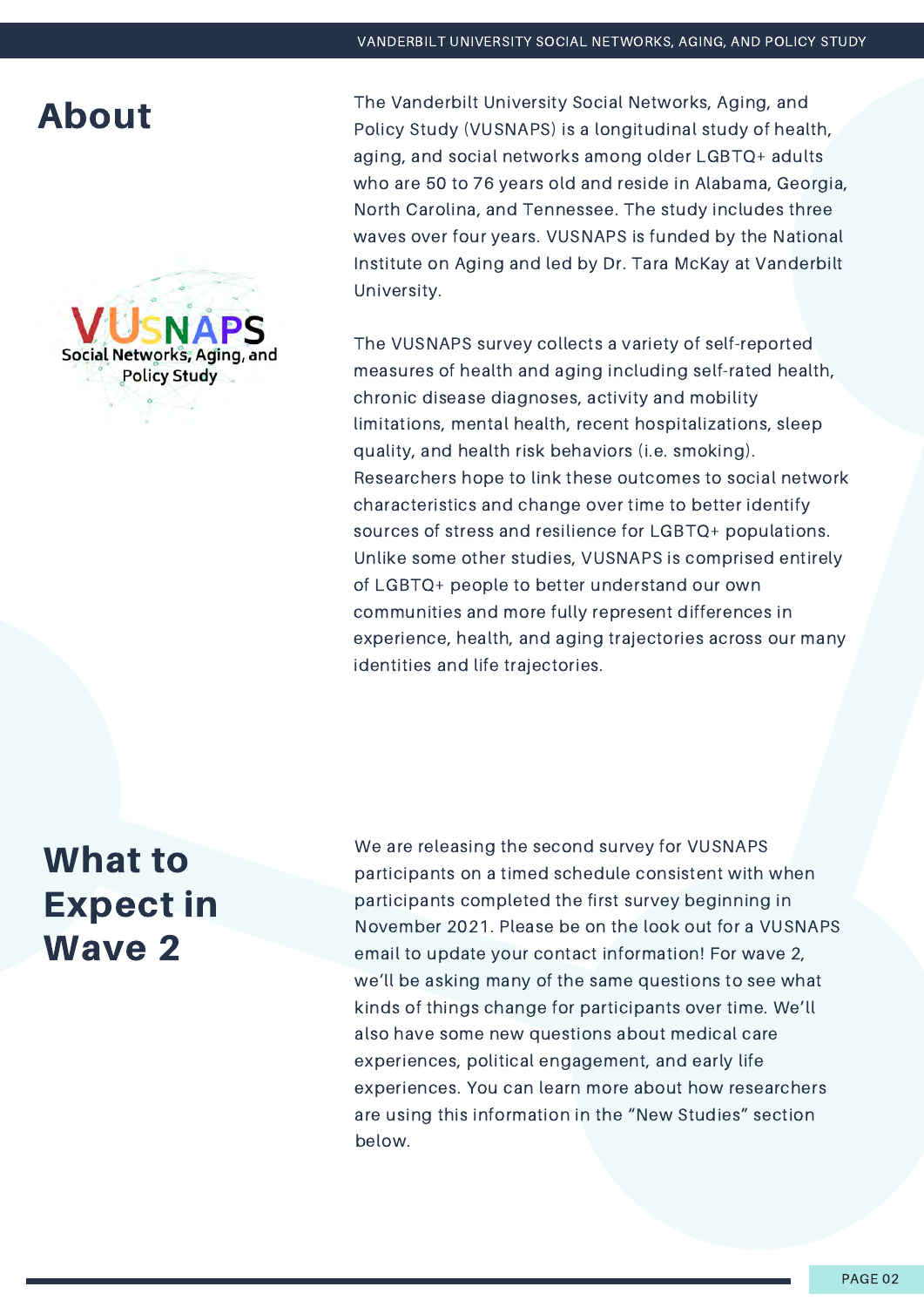#### COVID-19 Economic Impacts



From the beginning, researchers expected that COVID-19 had potential to disproportionately harm those who were already economically and socially vulnerable. Although many Americans had only minor job or wage impacts, LGBTQ Americans have reported higher rates of job loss and wage reduction across several national surveys.

We used the information provided in VUSNAPS to help policymakers and local organizations contextualize what was going on for LGBTQ+ adults in the South with quotes like these:

**"At 60+ years old, [I was] told I should stay home as much as possible. I am not working as a result. Other than taking long walks, I only go to the grocery once a week & pickup restaurant food twice a week."**

**"[The unemployment office] is just backed up getting everyone's payments processed. Any day [my partner] should be getting a direct deposit for one lump sum of three-months of payments. Meanwhile, we're behind on bills and getting some groceries from a local food pantry."**

# COVID-19 Family Impacts



VUSNAPS participants have also experienced new family stressors, as some are feeling isolated at home or are newly taking care of aging parents and others in their communities during the epidemic. Some participants explained:

**"I'm hunkered down, living with my mother. As it turns out, our points of view/politics are now diametrically opposed -- and she likes picking politically-based fights. Saying that I've been "brainwashed" by living in California. My sister has sided with my mother recently. This has been deeply distressing and has fundamentally changed the way I will look at my family moving forward."**

**"As retirees and 35 years together, [my spouse and I] do get on each other's nerves and in each other's way. Without the major "disruptions" and creation of new shared experiences that traveling gives us, we are both feeling stretched."**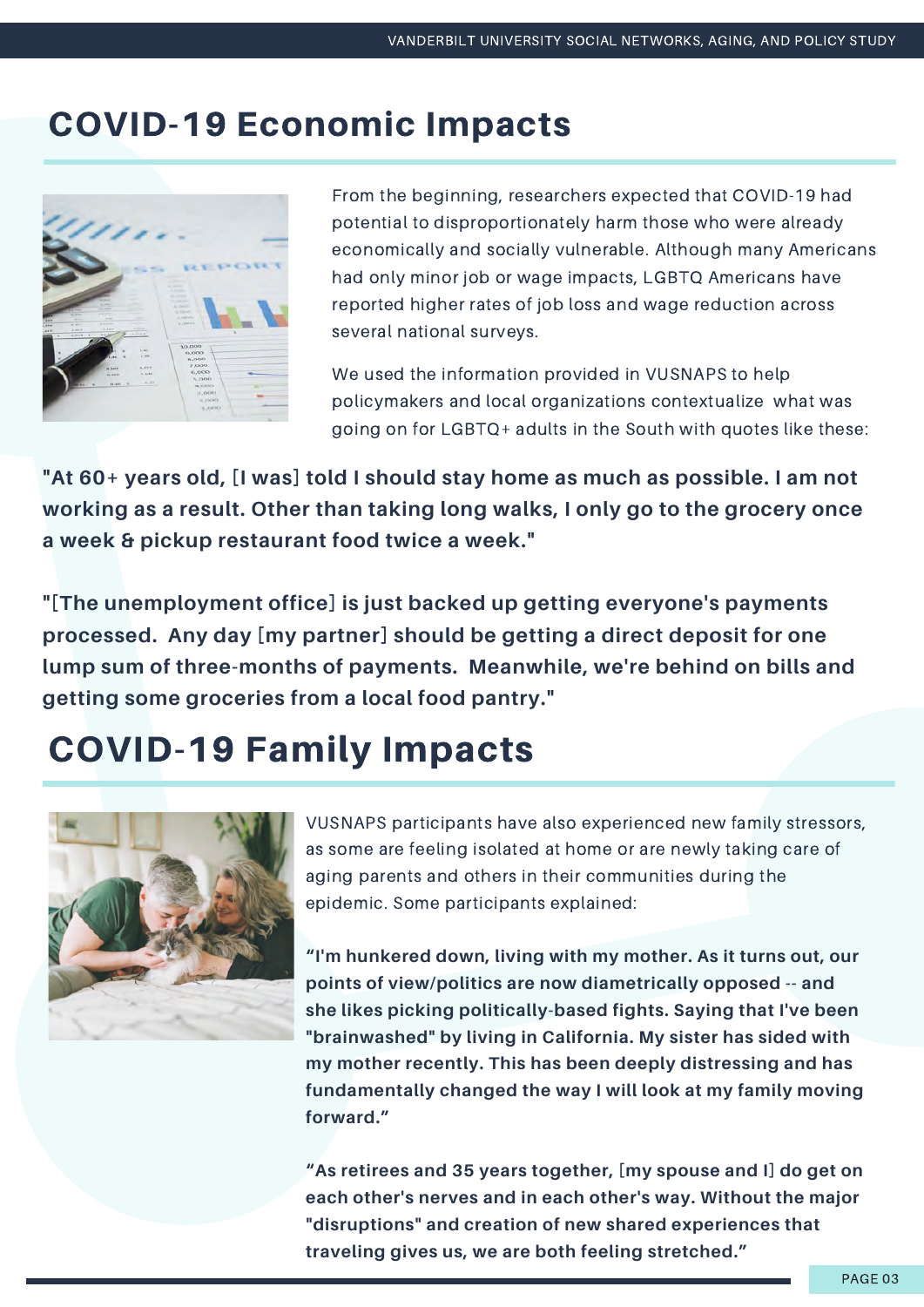# Social and **Community** Impacts

*"My busy social life went to zero. I no longer eat out, socialize away from home, attend church (it's closed), or go shopping."*

Many in our communities are experiencing high levels of stress, isolation, and disruption of their social support networks. Although this is true for nonLGBTQ folks as well, some LGBTQ adults were already more likely to be feeling this way before the pandemic began. VUSNAPS participants noted the many ways that the loss of particular sites of community and socialization were affecting them, and highlighted a few ways they were making it through.

Here are some of the things participants mentioned:

**"The school library where I worked closed public operations due to the virus. That was the one place in my life I was fully out and fully accepted. These things have greatly reduced my joy in life."**

**"I also fear for my church. We are small in number, do not currently have a pastor (and cannot afford to hire a qualified one any time soon -- it might take us years to get to the point where we'd be able to afford it). I worry that we won't really survive this."**

**"I have mourned the loss of being able to rehearse and sing with my friends in my community chorus. I also mourn not being able to worship with my church family in person."**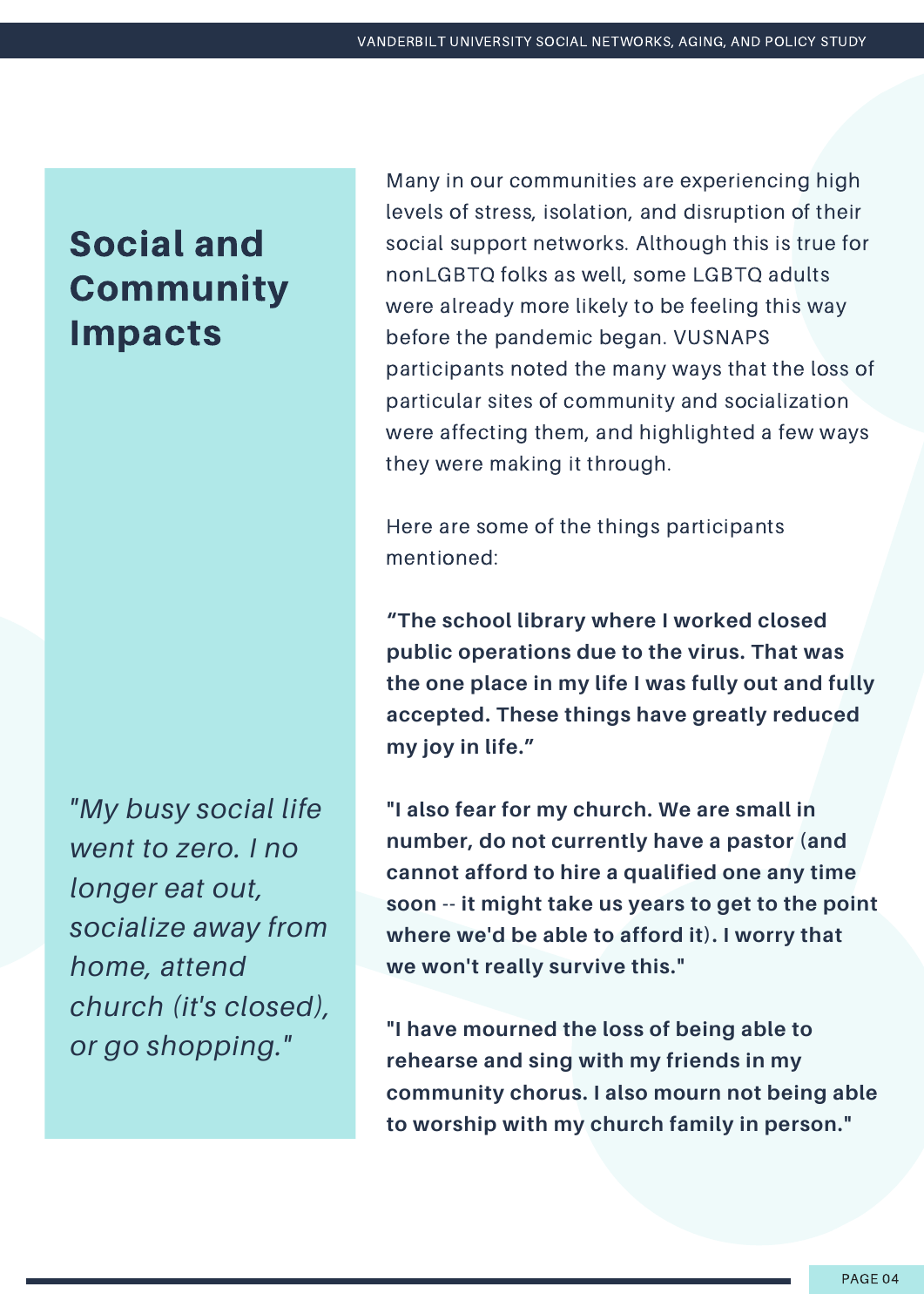# COVID-19 Vaccination

 $\frac{1}{2}$  $BD$  Participants interviewed over the summer saw some of the burdens lifted with access to COVID-19 vaccines.

Nationally, 90% of LGB adults ages 50 to 76 have received at least 1 dose of the vaccine as of late October, according to the US Census Household Pulse Survey. Access to vaccines helped many people in VUSNAPS feel safer about reconnecting with family, friends, and others.

**"The year of isolation started to end in the past couple weeks. I touched relatives for the first time in more than a year."**

**"In the last few months [my partner] and I have been vaccinated and we are gradually being able to get out and reconnect with our social network. The pandemic was hard on us so this has been a positive development."**

**"I got vaccinated so I feel much safer getting out and away from my residence which has been extremely isolating!"**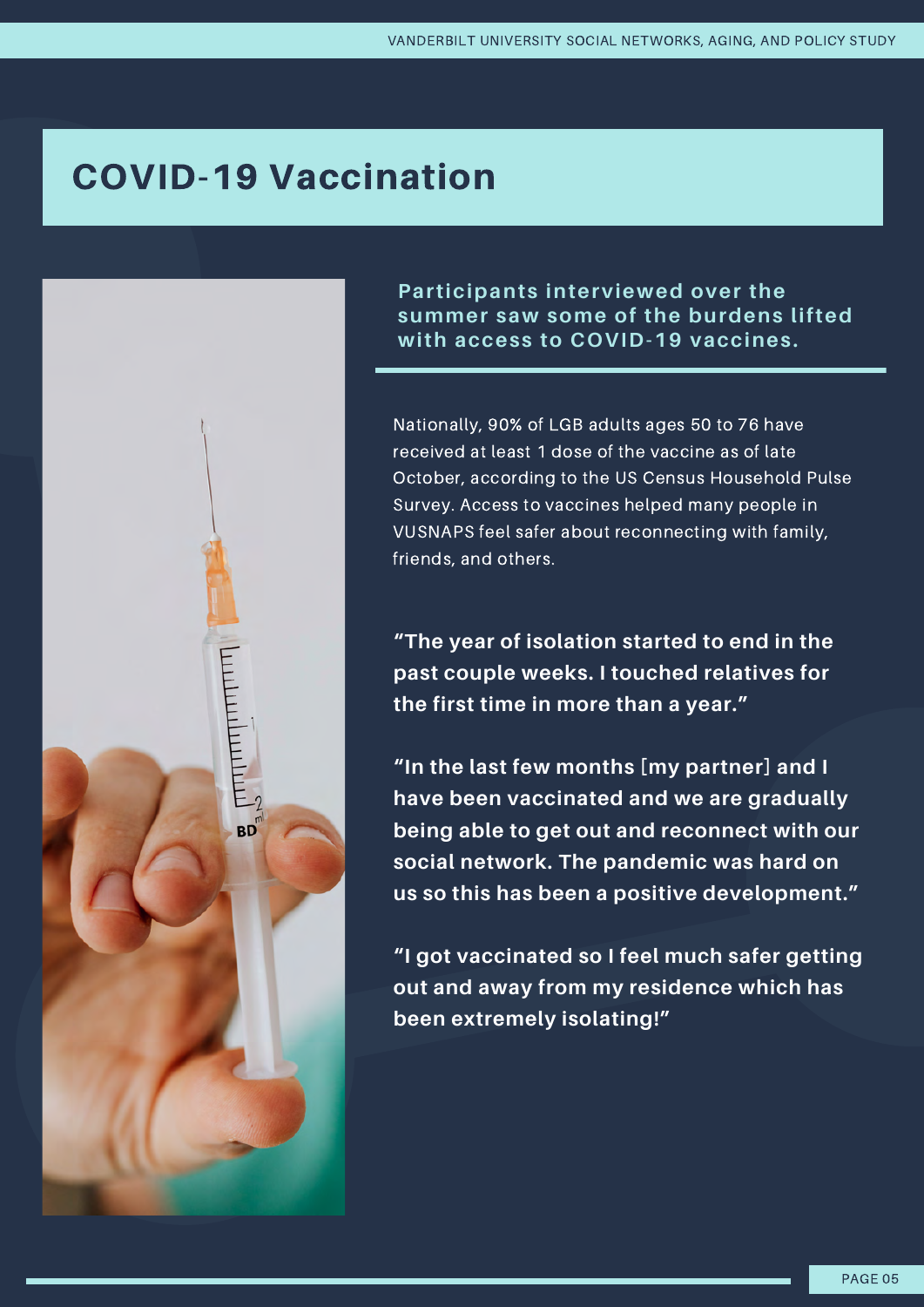# New VUSNAPS Studies



### **We are thrilled to tell you about several new studies associated with VUSNAPS!**

Over the last two years, we at VUSNAPS have been looking for ways to expand access to the most cutting edge research in health and aging. We have been awarded funding for two additional studies that VUSNAPS survey participants can chose to participate in.

We also have researchers actively putting together data from the first survey to study a range of different outcomes, including affirming care, U=U, political networks and health, and more.

In the next few pages, you can read about these studies and their implications.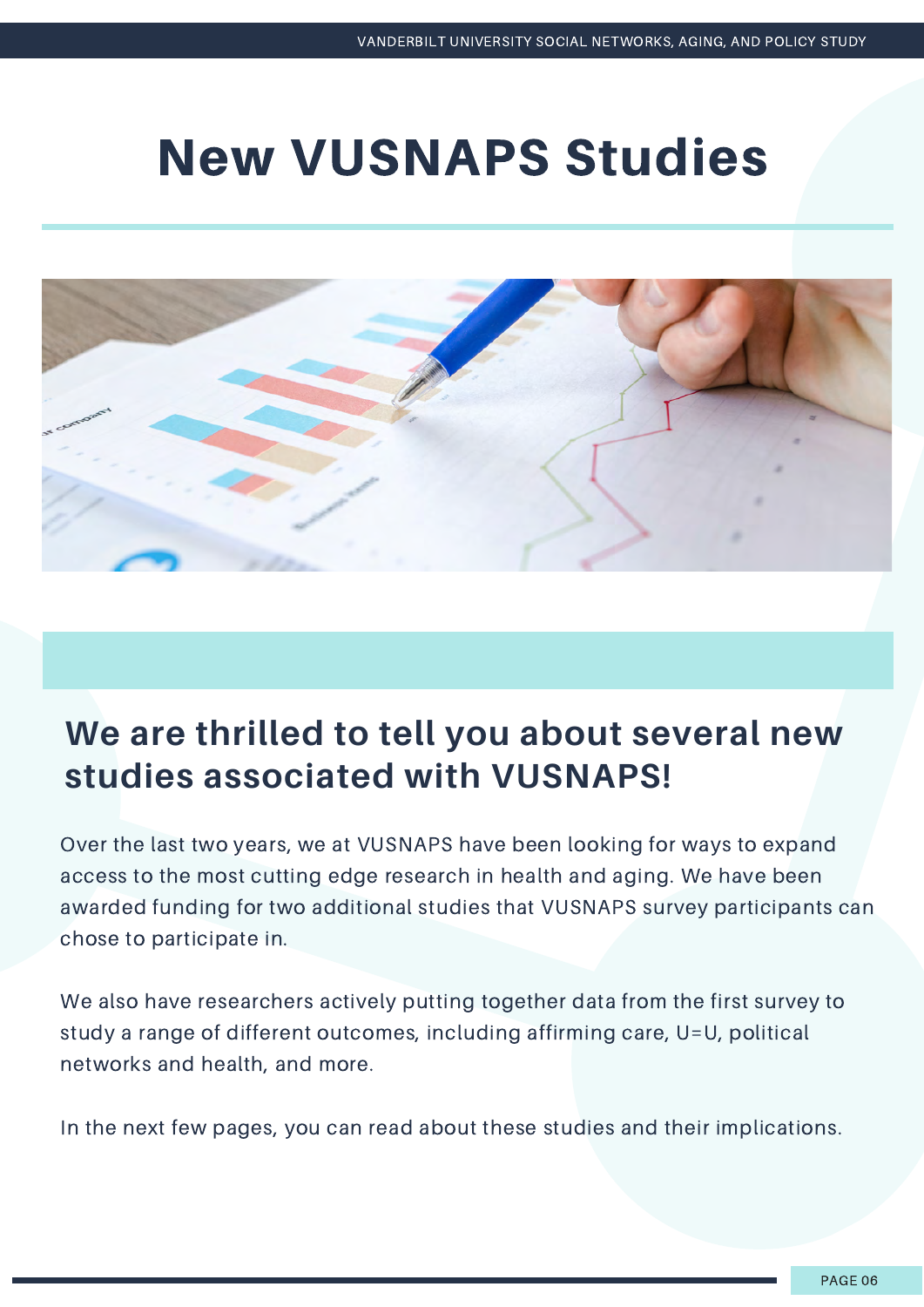# New VUSNAPS Studies

# VUSNAPS BioAge Study



About half of VUSNAPS participants have chosen to participate in the BioAge study! Thank you to those who have chosen to participate.

By sampling the DNA from cheek swabs, we will be able to compare a person's *biological* age to their *calendar* age. This is an important new area in aging research and will help us link life experiences and social supports to how people are aging at the cellular level.

# VUSNAPS Tasso Biomarker Pilot Study



Over the next few months, we will be providing a subset of VUSNAPS participants with additional information about our new Tasso Biomarker Pilot Study.

This is an exciting opportunity to get involved in cutting edge research to test the acceptability of a new, one-time, **needle-free,** self-administered blood sample using a device called a "Tasso button". The Tasso button passively collects a blood sample over about 15 minutes pain-free.

After wearing the Tasso button on your arm for 15 minutes, participants who chose to be a part of the Tasso Biomarker Pilot Study will return the samples in the pre-paid mailer included in the sample collection kit. The sample collection kit includes instructions for how to use the Tasso button as well as return mailing materials.

As a thank you for your participation, you will receive \$50 and the results of a COVID antibody test performed using the sample.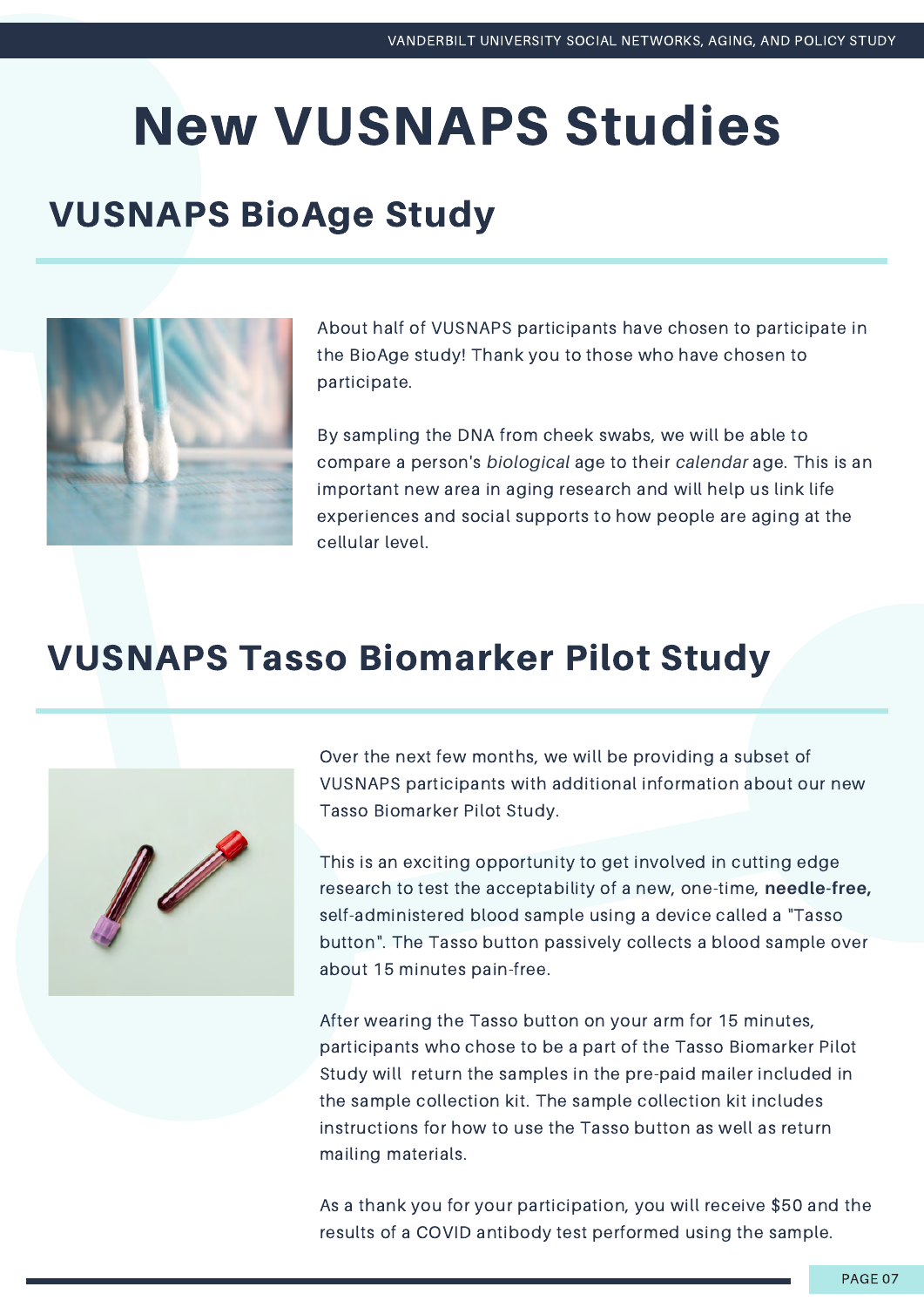# Affirming Care and U=U



One of the most significant innovations in HIV prevention in the last two decades has been the use of HIV treatment to prevent HIV transmission. This information has been disseminated to affected communities and individuals as the "Undetectable = Untransmittable" (U=U) message.

Despite mounting scientific evidence of effectiveness, support for and understanding of the U=U message remains limited in many affected communities.

VUSNAPS researchers have found that having and LGBTQ affirming care provider improves understanding and support for U=U among both HIV-positive and HIV-negative older adult men in the US South.

## Aging and Behavior



Gender and sexuality affect how middle-age and older LGBTQ+ people evaluate their health as they age.

As an illustration, cisgender women and transgender/nonbinary participants in VUSNAPS report more negative predictions about their future health than cisgender men.

However, transgender and nonbinary participants in VUSNAPS report more positive views of their physical changes over the last five years than cisgender men.

Overall, sexual and gender minorities may have different evaluations of their own aging, and thus may experience different physical and mental health outcomes, compared with cisgender heterosexual adults.